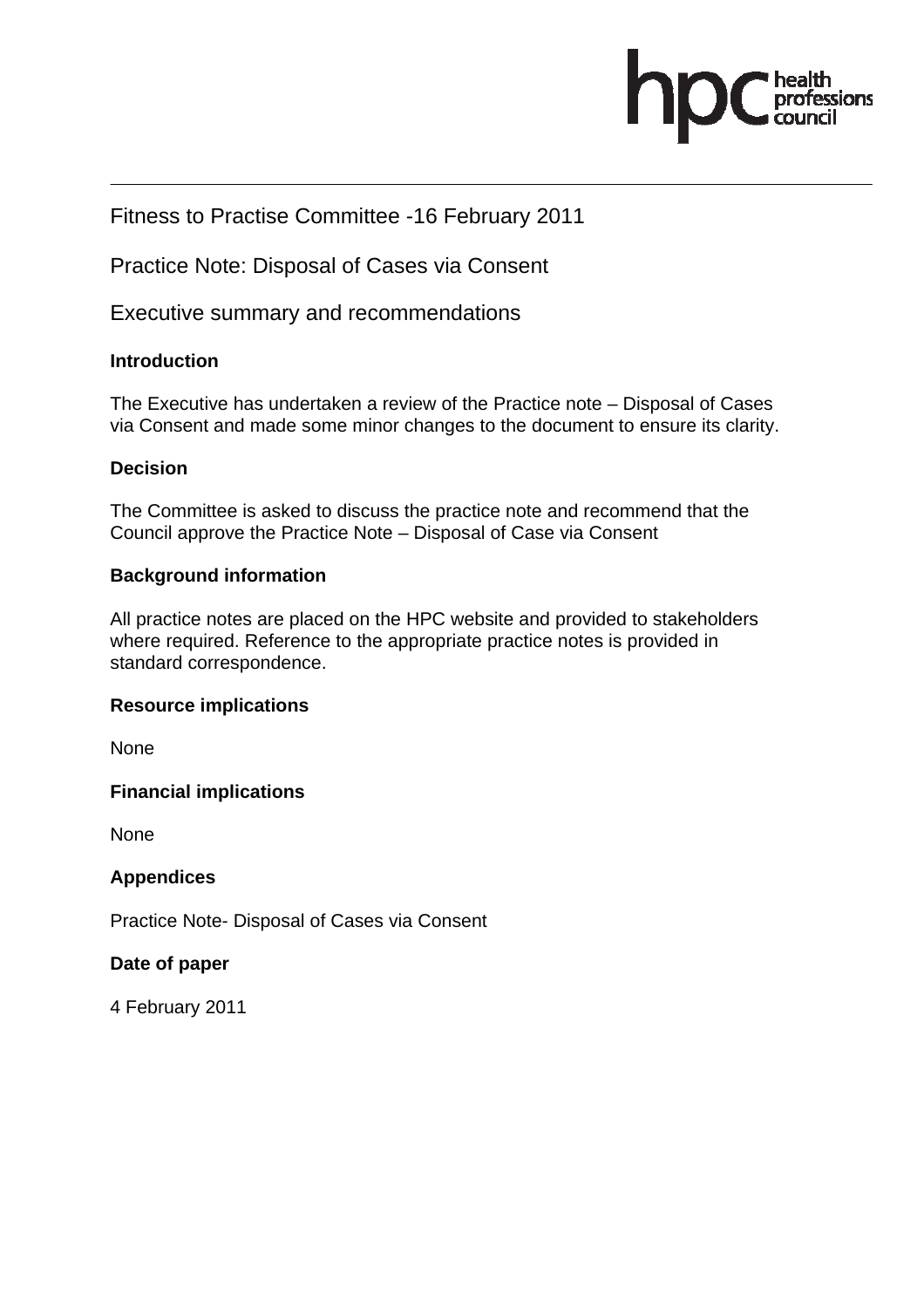## **PRACTICE NOTE**

#### **Disposal of Cases by Consent**

This Practice Note has been issued by the Council for the guidance of Practice Committee Panels and to assist those appearing before them.

#### **Introduction**

Disposing of cases by consent is an effective case management tool which reduces the time taken to deal with allegations and the number of contested hearings which need to be held. However, as the Health Professions Order 2001 (the **Order**) imposes broad public protection obligations upon the HPC, neither the HPC nor a Panel should agree to resolve a case by consent unless they are satisfied that:

- the appropriate level of public protection is being secured; and
- doing so would not be detrimental to the wider public interest.

#### **Disposal by consent**

The consent process is a means by which the HPC and the registrant concerned can **may** seek to conclude a case without the need for a contested hearing, by putting before a Panel an order of the kind which the Panel would have been likely to make in any event.

The HPC will only consider resolving a case by consent:

- after an Investigating Committee Panel has found that there is a "case to answer", so that a proper assessment has been made of the nature, extent and viability of the allegation;
- where the registrant is willing to admit the allegation in full. A registrant's insight into, and willingness to address, failings are key elements in the fitness to practise process and it would be inappropriate to dispose of a case by consent where the registrant denied **denies** liability; and
- where any remedial action proposed by **agreed between** the registrant and to be embodied in the Consent Order **HPC** is consistent with the expected outcome if the case was to proceed to a contested hearing.

The process may also be used when existing conditions of practice orders or suspension orders are reviewed**. This enables**, enabling orders to be varied, replaced or revoked without the need for a contested hearing.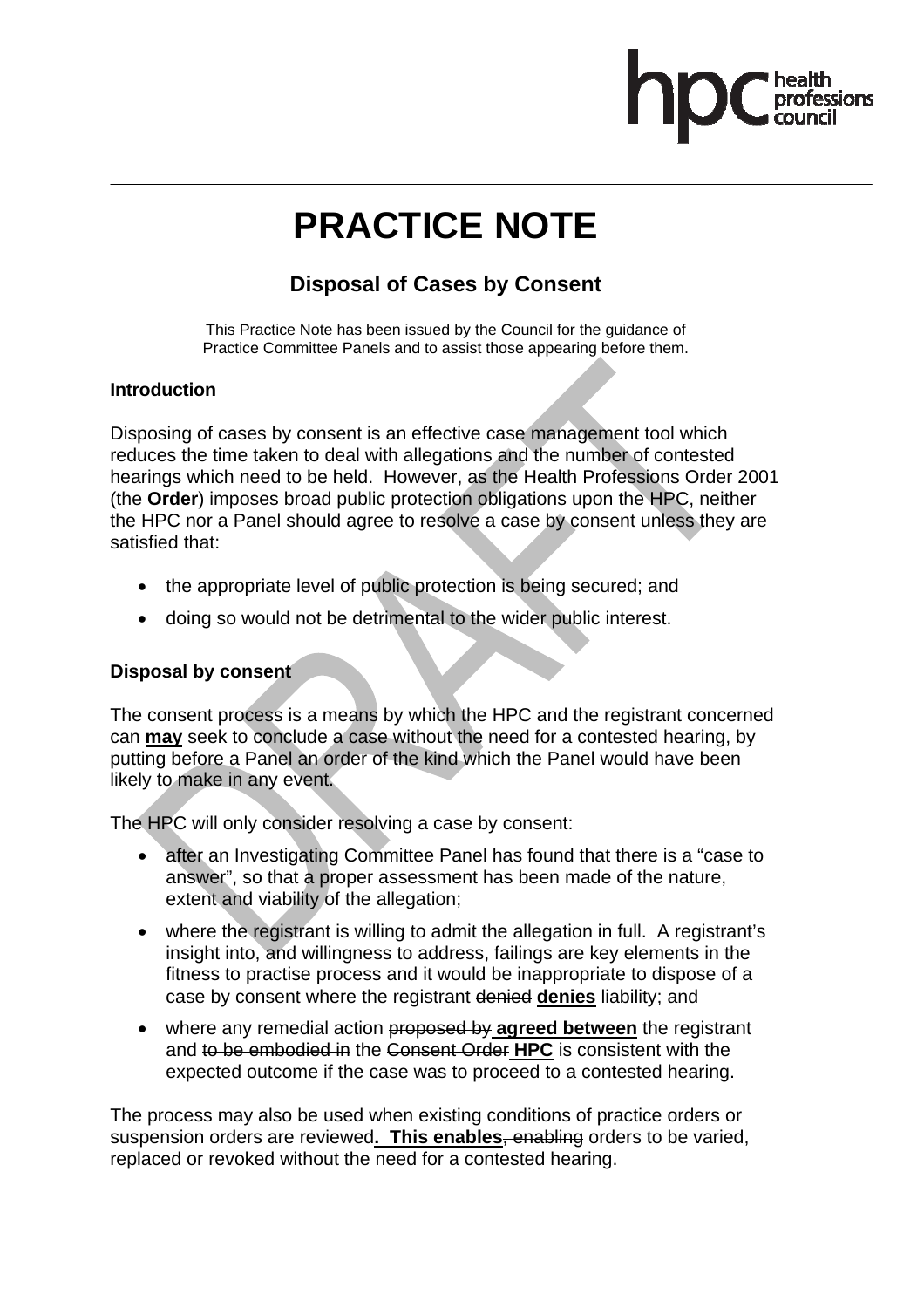#### **Procedure**

Disposal by consent does not affect the range of sanctions available to a Panel, it is merely a process by which the registrant and the HPC can propose an appropriate outcome to the case and ask the Panel, assuming that it is content with that outcome, to conclude the case on that basis.

The task for the Panel is to determine whether, on the basis of the evidence before it:

- to deal with the case in an expedited manner by approving the proposal set out in the draft Consent Order; or
- to reject that proposal and set the case down for a full contested hearing.

As the Panel must retain the option of rejecting a proposal for disposing of a case by consent, the HPC has an obligation to make it clear to registrants that cooperation and participation in the consent process will not automatically lead to a Consent Order being approved.

Equally, as the registrant is required to admit liability in order for the process to proceed, in the event that the proposal is rejected by the Panel, that admission will be treated in the same way as a "without prejudice" settlement offer and the full hearing will take place before an entirely different Panel which will not be made aware of the **consent** proposal unless the registrant chooses to bring it to their **the Panel's** attention.

A Consent Order template is set out in Annex 1 to this Practice Note.

#### **Voluntary Removal**

Article 11(3) of the Order and Rule 12(3) of the Health Professions Council (Registration and Fees) Rules 2003 prevent a registrant from **seeking** resigning **to resign** from the register whilst the registrant is the subject of an allegation or a conditions of practice order or suspension order made by a Panel.

In cases where the HPC is satisfied that it would be adequately protecting the public if the registrant was permitted to resign from the Register, it may enter into a Voluntary Removal Agreement allowing the registrant to do so, but on similar terms to those which would apply if the registrant had been struck off.

In cases where an allegation is already before a Panel **Practice Committee** or an order is in place, such an agreement cannot take effect unless those **the** proceedings **in respect of that allegation** are discontinued or a Panel revokes the **extant** order. In such cases the HPC will give **a Panel** formal notice of discontinuance to the Panel and, if necessary, **or** ask it to revoke any **the** existing order.

A Discontinuance Notice template is set out in Annex 2 to this Practice Note.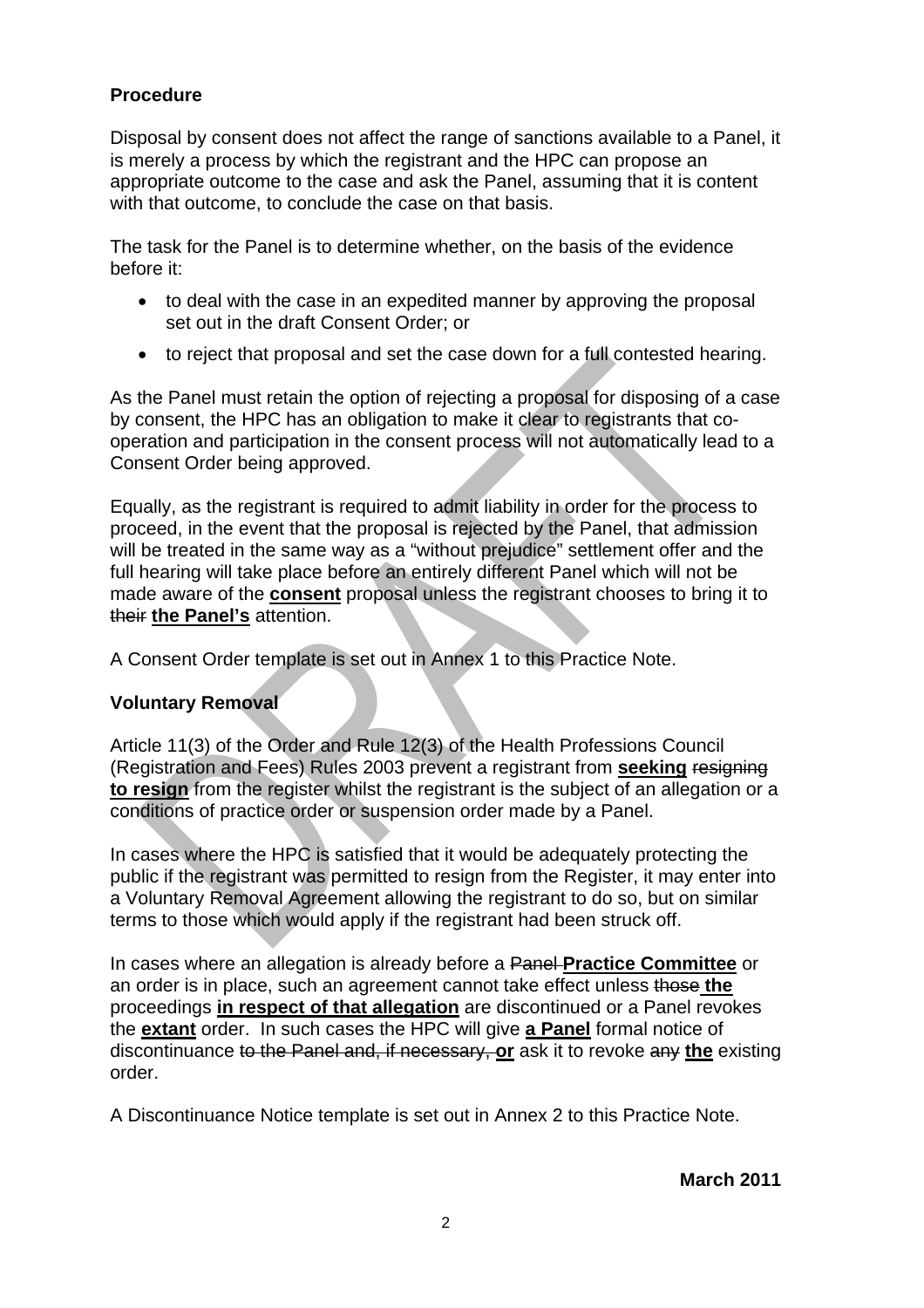# ofessions

#### **[PRACTICE] COMMITTEE**

### **CONSENT ORDER**

**TAKE NOTICE** that, in respect of the [allegation made] [review of the order made by the Committee] on [date] against [name] **(the** *Registrant***)**:

- 1. [name of registrant] the **Registrant** consents to the Committee [making] [revoking][varying] [a][the] [type] Order against [him][her] **the Registrant** in respect of that matter on the terms set out below; and
- 2. the Council consents to the making of an Order on those terms, being satisfied that, in all the circumstances, doing so would be **secure an** appropriate for the following reasons: **level of public protection and otherwise be in the public interest.**

**AND FURTHER TAKE NOTICE** that the Panel, with the consent of the parties, and upon due inquiry being satisfied that it is appropriate to do so, now makes the following Order:

| [set out Order]<br>Signed:<br>Date: | $\tilde{\phantom{a}}$ | Panel Chair |
|-------------------------------------|-----------------------|-------------|
| Signed:                             | Signed:               |             |
| Date:                               | Date:                 |             |

Note: the parties may consent to the Order by all signing one copy of this form or each signing separate copies.